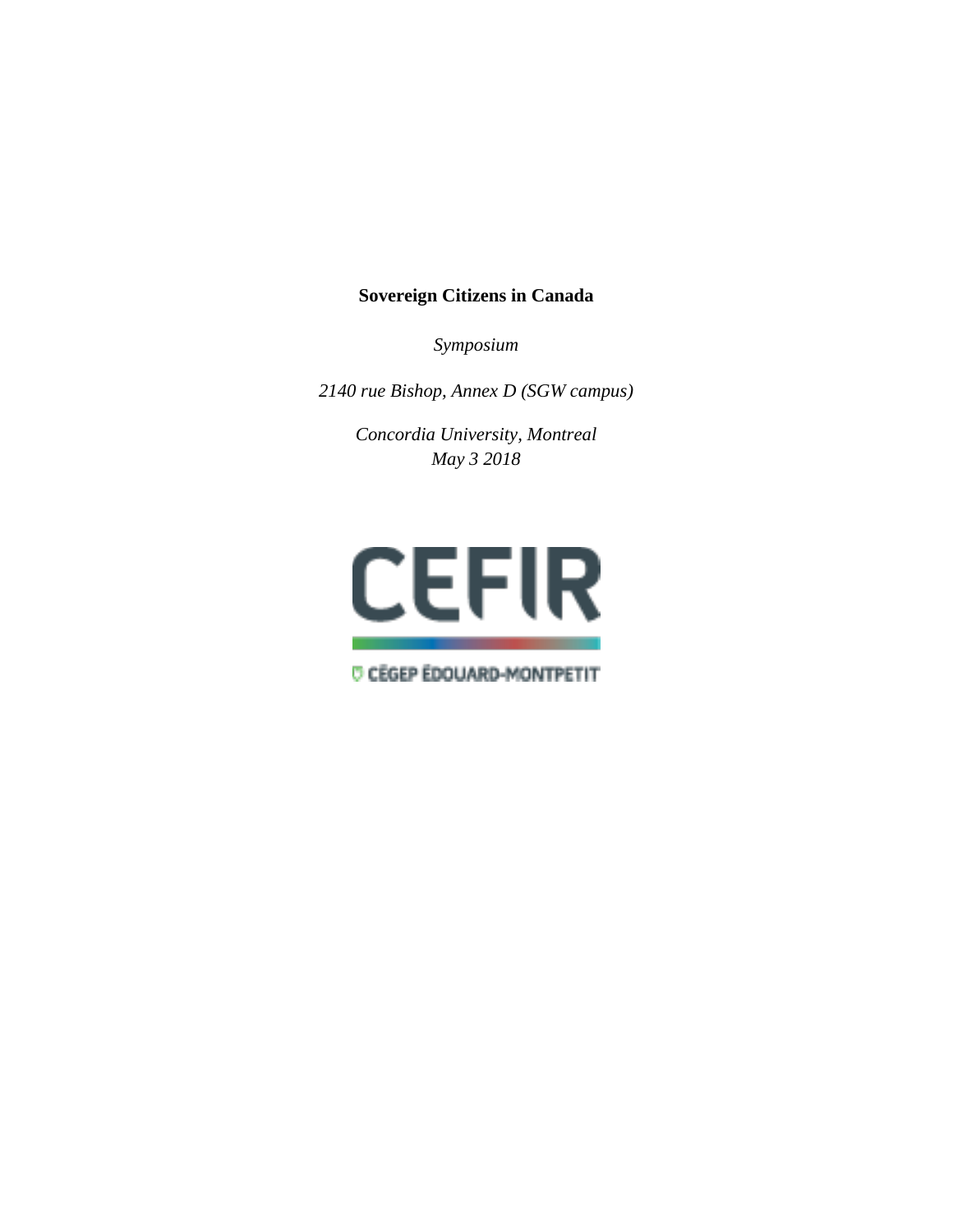### **Schedule**

10h: Welcome and introduction

10h30: **The Anti-authority Movement in Canada: Scripts and Strategies** Dr. Barbara Perry, University of Ontario Institute of Technology; Dr. David Hofmann, University of New Brunswick and Dr. Ryan Scrivens, Concordia University

11h: **A Rebellion of Furious Paper: Pseudolaw as a Revolutionary Legal System** Donald Netolitzky, Alberta Court of Queen's Bench

11h30-13h: Lunch

13h: **"Nostalgia for the Future?" Religion, Politics and Science in the Visionary Literature of Five Canadian Anarchists**

Susan J. Palmer, Concordia University

13h30: **Sovereign citizen movements in Quebec** Gabrielle Lavigne-Desnoyers, Service de police de l'agglomération de Longueuil

14h00: Coffee break

# 14h15: **Survivalism, militia movements and the far right against the state: continuities and discontinuities.**

Martin Geoffroy, Centre d'expertise et de formation sur les intégrismes religieux, les ideologies politiques et la radicalisation (CEFIR)

# 14h45: **A Pathogen Astride the Minds of Men: The Epidemiological History of Pseudolaw**

Donald Netolitzky, Alberta Court of Queen's Bench

15h15: **General discussion**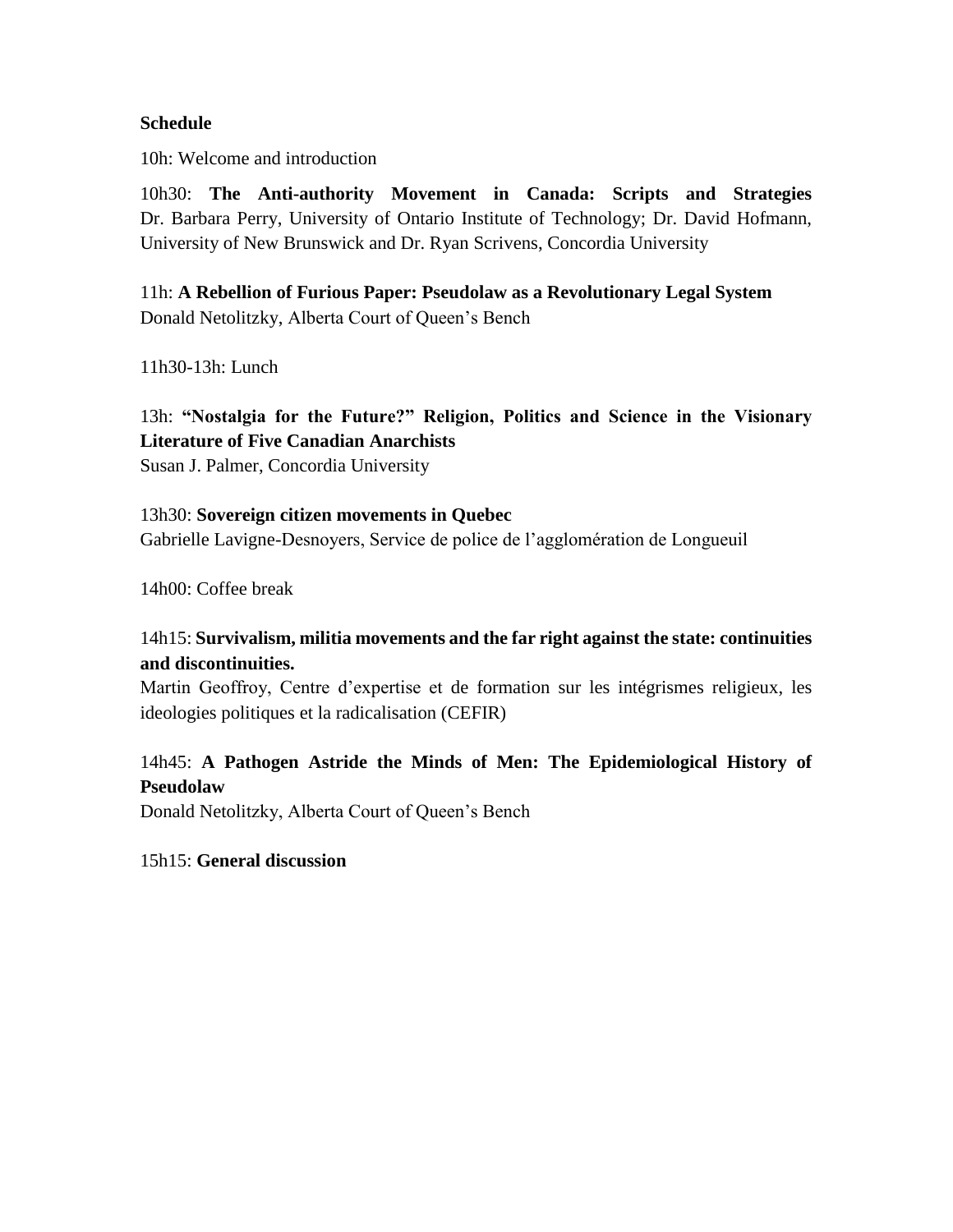## **Presentation abstracts**

**The Anti-authority Movement in Canada: Scripts and Strategies** Dr. Barbara Perry, Dr. David Hofmann, University of New Brunswick and Dr. Ryan Scrivens

We explore the contours of what we have come to describe as the anti-authority movement (AAM) in Canada. Contrary to popular images, the movement cannot be reduced to a focus on Freemen-on-the-Land, nor can it be understood as particularly violent. Rather, what our interviews and open source analysis uncovers is a diverse, very loosely connected number of individuals who share little more than a broad distrust of state and legal authority. While they may recite similar scripts, the rationales and strategies for engaging those scripts depart widely. Moreover, we also discovered that, in spite of law enforcement anxieties, the AAM has been involved in very limited violence historically. We conclude with some caveats relative to recent trends toward the rhetorics of militarization and gun rights reflected by small parts of the movement.

# **A Rebellion of Furious Paper: Pseudolaw as a Revolutionary Legal System**

# Donald Netolitzky

Pseudolaw is a collection of legal-sounding but false rules that purport to be law. Though pseudolaw is now encountered by courts and government actors in many countries worldwide, pseudolaw is remarkably constant, nation-to-nation.

This observation is explained by the crystallization circa 1999-2000 of a matrix of pseudolaw concepts interwoven with a conspiratorial anti-government narrative. This Pseudolaw Memeplex was incubated in the US Sovereign Citizen community. The Memeplex then spread internationally and into additional anti-government communities. That expansion either complemented or replaced other pre-existing pseudolaw systems.

The Sovereign Citizen Pseudolaw Memeplex has six core concepts:

1) everything is a contract,

- 2) silence means agreement,
- 3) legal action requires an injured party,
- 4) government authority is defective or limited,
- 5) the "Strawman" duality, and
- 6) monetary and banking conspiracy theories.

Only the defective government authority component shows significant national- and community-based variation. This adaptation is necessary for the Memeplex to plausibly operate with a new non-Sovereign Citizen host population. The "Strawman" duality is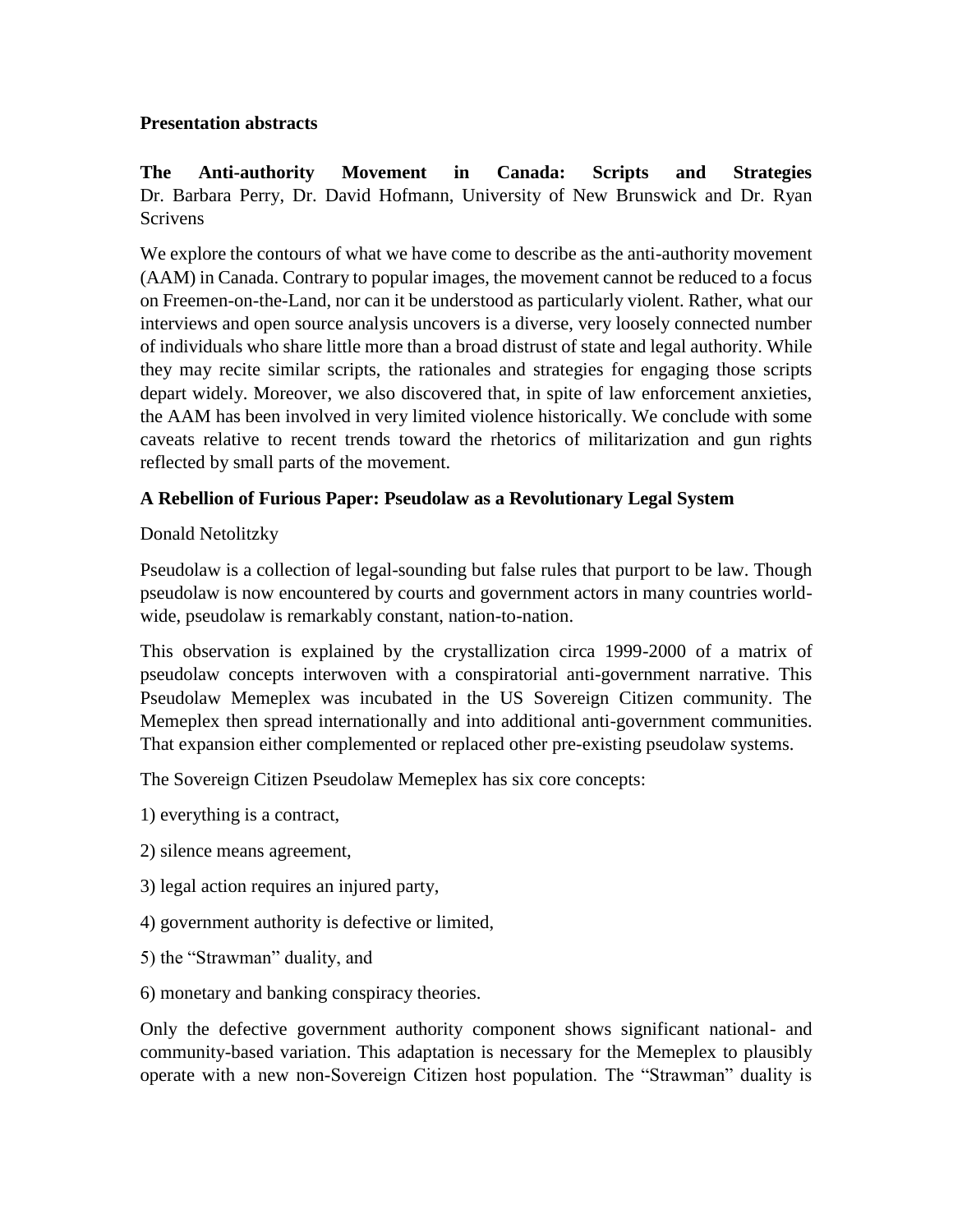second-order pseudolaw, in that the "Strawman" builds on and ties together the first four concepts for its operation.

Together, the components of the Memeplex cause a radical re-balancing of individual vs government and institutional authority. The Memeplex promises free money, immunity from legislation and government regulation, and grants an unprecedented authority for individuals to force obligations on others. The Memeplex also incorporates a powerful conspiratorial anti-bank and anti-state narrative. The Memeplex therefore promises both benefits and a justification for aggrieved anti-authority populations to take illegal action against perceived enemies.

# **"Nostalgia for the Future?" Religion, Politics and Science in the Visionary Literature of Five Canadian Anarchists**

Susan J. Palmer

This study explores the eclectic sources and syncretic blending of political and biblical language found in the philosophical/utopian literature of some of the leading Canadian anarchists, self-described as "Natural Citizens":

The curious student who surveys the ideas and futuristic visions, expressed on personal websites, and in "The Freeman's Handbook", "de-taxing" instructive material, or in Quantaloos interviews, will encounter a curious utopian bricolage of themes, ranging from a nostalgic longing for the simple, "back-to-nature" life of the early homesteaders to futuristic aspirations for an increasingly digital, high-tech future, or odd combinations of two seemingly incompatible realities. The question of the "religious" versus "political" orientation/motivation of Freeman leaders is addressed, and their quest for authoritative sources that negate or supersede state authority. Finally, their disparate strategies for achieving freedom for the individual, undermining what they perceive as the tyranny of the state, and ushering a new, egalitarian society are compared. Peter Berger's notion of the social construction of "reality" will provide the theoretical framework for this comparative analysis of the ideologies of Natural Citizens in Canada.

## **Sovereign citizen movements in Quebec**

Gabrielle Lavigne-Desnoyers

Phénomène méconnu il y a quelques années, l'intérêt pour les citoyens souverains semble avoir émergé depuis peu. La Gendarmerie royale du Canada, les tribunaux et certains services fédéraux et provinciaux prennent des mesures pour contrer l'impact des actions criminelles qu'ils commettent. Malgré tout, le nombre de recherches empiriques sur le sujet est assez limité au Canada. Sans structure ni carte de membre, les adhérents à ce mouvement sont difficiles à identifier et peuvent aussi faire preuve de méfiance envers ceux qui s'intéressent à eux. La présente communication vise à exposer le processus d'adhésion à ce groupe au Québec. Par induction analytique à partir du témoignage de plusieurs membres du groupe recrutés initialement via Facebook, il a été possible de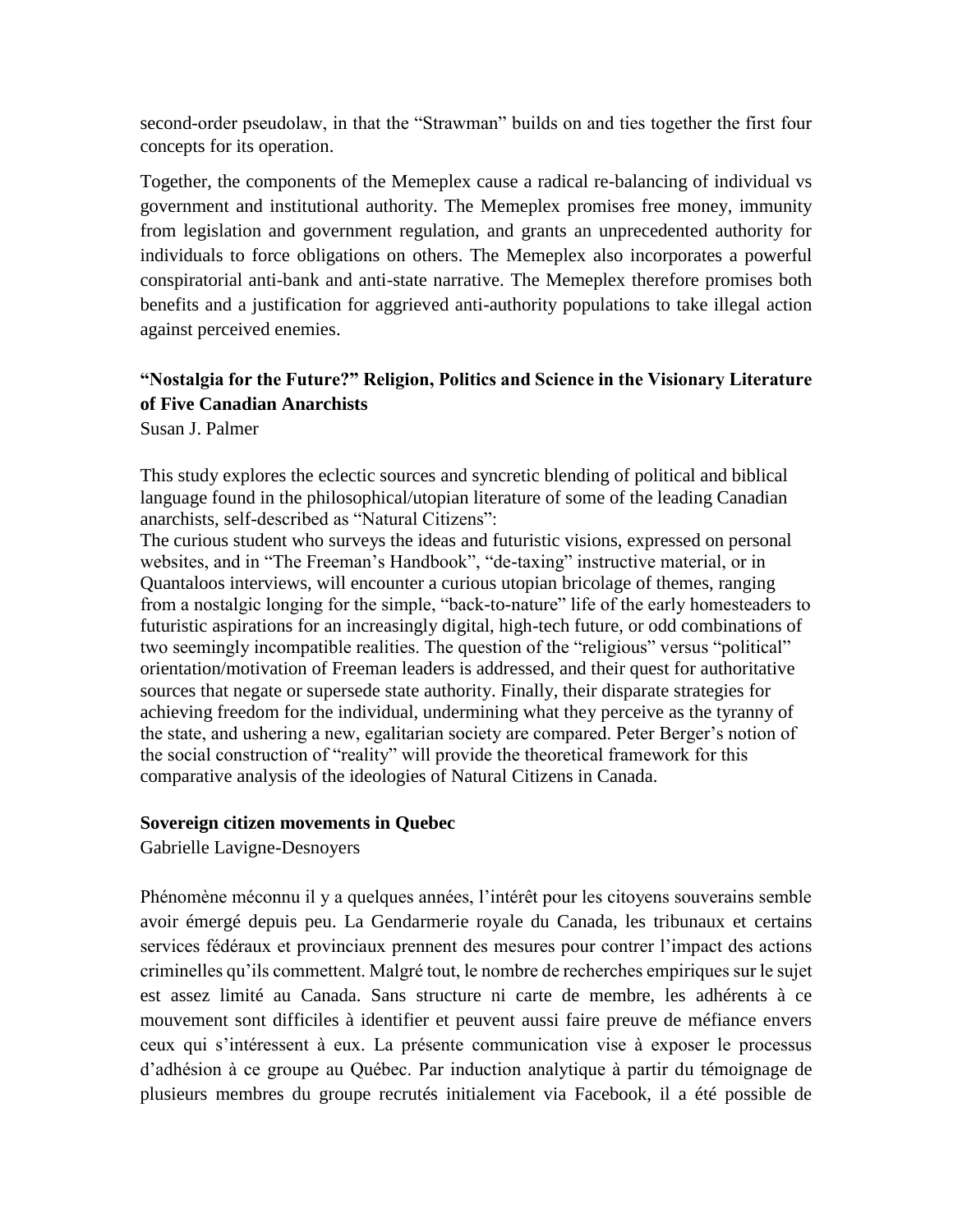dégager les étapes de la création d'un filtre moral chez les adhérents au mouvement. Cela a permis de poser l'hypothèse que l'exposition sélective aux théories du complot est ce qui transforme progressivement les cognitions, la représentation du monde dans lequel les individus évoluent et, par le fait même, le filtre moral duquel émergent les alternatives perçues. Les résultats de cette recherche permettent de mieux comprendre comment ces individus viennent à « percevoir non seulement comme légitime, mais surtout moralement nécessaire » le bris des normes morales de la société (Ducol, 2015).

# **Survivalism, militia movements and the far right against the state: continuities and discontinuities.**

### Martin Geoffroy

In this presentation, I will expose the links between survivalism and militia movements such as the 3 percenters in the US and Quebec. I will also talk about groups such as the Soldiers of Odin and La Meute to explain that they have a power structure and engagement strategies that could well be described as military and how these could eventually lead them to form a militia of their own. I will also describe the common denominator to all these militia-style groups with survivalism and the far-right, which is their complete aversion for the state and their profound desire to live outside of its control.

## **A Pathogen Astride the Minds of Men: The Epidemiological History of Pseudolaw**

Donald Netolitzky

Pseudolaw is a collection of legal-sounding but false rules that purport to be law. Pseudolaw has independently emerged in different countries and communities on multiple occasions. Despite that, modern pseudolaw world-wide is remarkably similar, despite that pseudolaw host populations have extremely different political, cultural, and historical profiles. What is common among groups that endorse pseudolaw is: 1) an anti-government and anti-institutional orientation, and 2) a conspiratorial world perspective.

Modern pseudolaw has spread, starting from the US Sovereign Citizen population, and then infected a succession of other communities. This progression was facilitated by key individuals and can be tracked, host group to host group.

Modern pseudolaw was introduced into Canada by one individual, Eldon Warman, who reframed its concepts to better suit a Commonwealth rather than US context. Warman's pseudolaw variation spread into several Canadian communities with very different social objectives. The leftist anti-government Freemen-on-the-Land then seeded pseudolaw into the UK, the Republic of Ireland, New Zealand, South Africa, and several European countries. Some of the resulting groups were stillborn, but in the UK pseudolaw has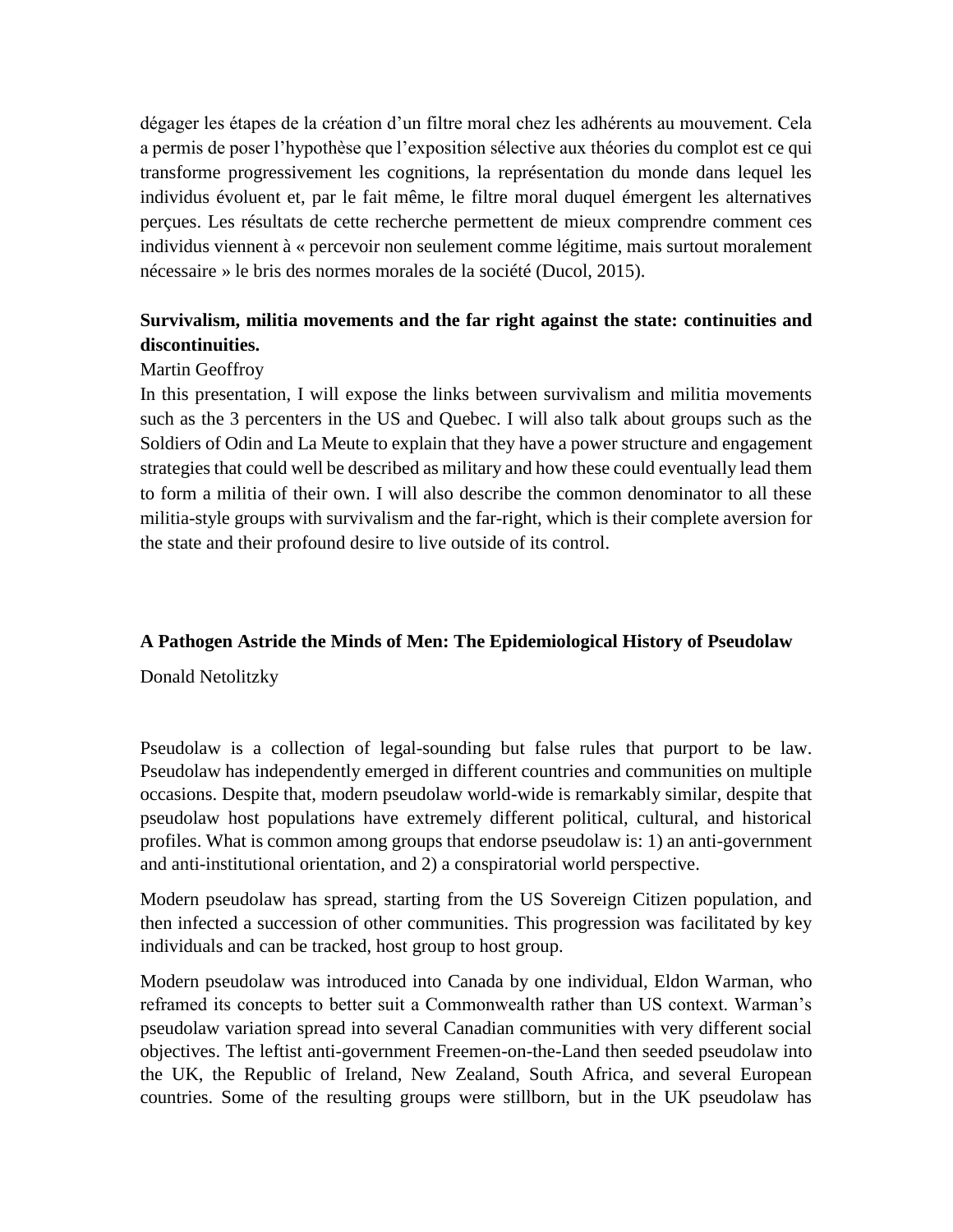thrived, but principally as mechanism to attack debt collection, rather than to challenge government authority.

US Sovereign Citizen pseudolaw has also directly spread into the culturally distinct urban black Moorish community, and the German and Austrian right-wing Reichsbürger groups. Australia is unique in that its pseudolaw culture incorporates US Sovereign Citizen, Canadian Freeman, and domestic concepts. In other countries, the appearance of modern pseudolaw drove other pre-existing variant law schemes into extinction.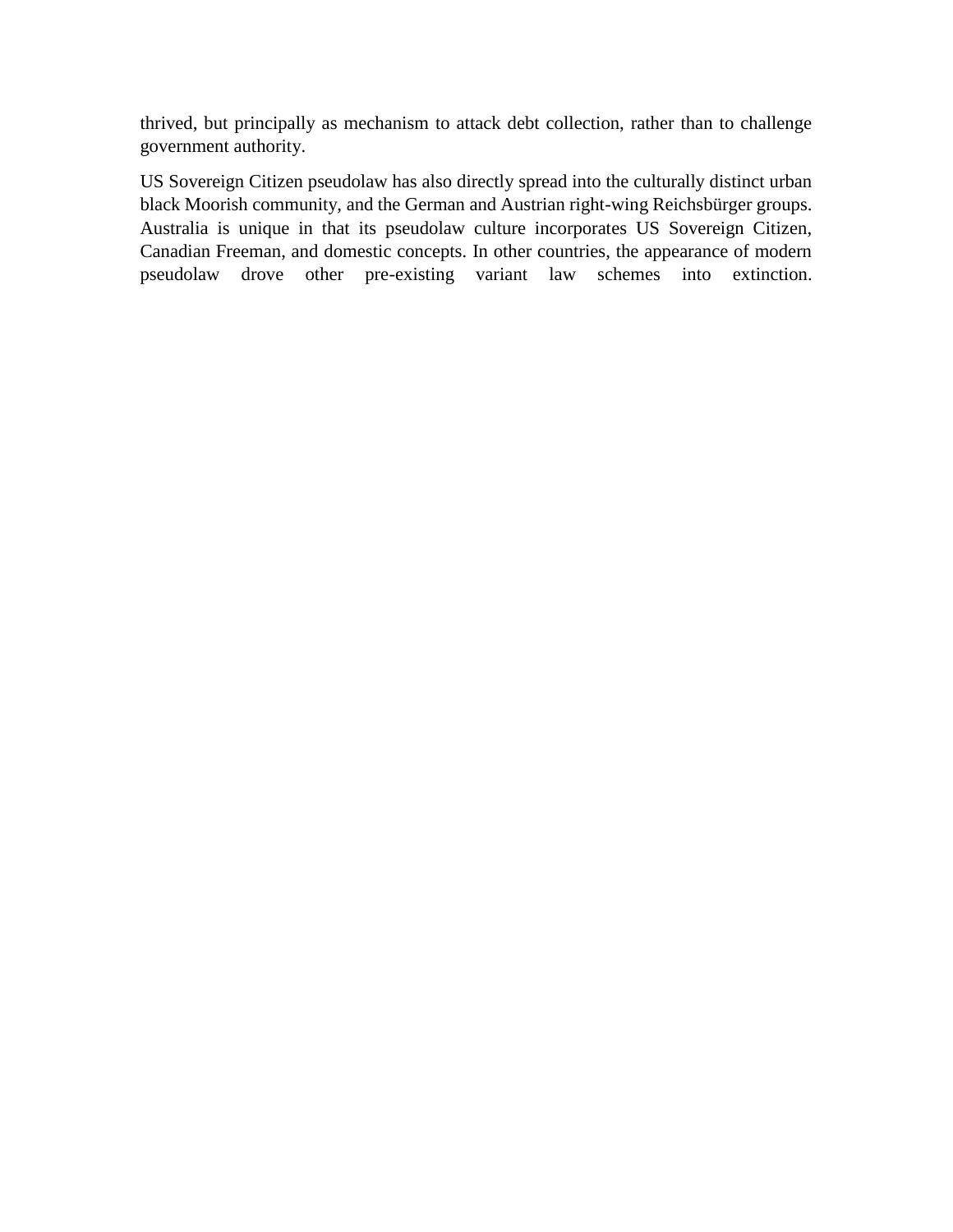### **Biographies of authors**

## **Martin Geoffroy**

Martin Geoffroy is Professor in sociology at cégep Édouard-Montpetit and director of the *Centre d'expertise et de formation sur les intégrismes religieux, les ideologies politiques et la radicalisation* (CEFIR). He is a specialist of extreme right and Catholic integrist movements. He also has worked on cults and fringe socio-religious movements. His current research explore the survivalist networks and their intellectual connections both with cultic groups and religious eschatology.

### **David Hofmann**

Dr. David Hofmann is an Assistant Professor of Sociology at the University of New Brunswick, a Research Fellow with the Gregg Centre for the Study of War and Society, and a Senior Research Affiliate with the Canadian Network for Research on Terrorism, Security, and Society (TSAS). His funded research focuses upon terrorism and political violence, illicit and criminal networks, threat assessment, far-right extremism, and leadership within terrorist and criminal networks.

### **Gabrielle Lavigne-Desnoyers**

Gabrielle Lavigne-Desnoyers completed a certificate in psychoeducation and a Bachelor degree in criminology. She then studied the process through which individuals go to enter sovereign citizen movements. After working for several years as an educator for the *Centre jeunesse de la Montérégie*, she joined the *Service de police de l'agglomération de Longueuil* as an operational analyst.

#### **Barbara Perry**

Barbara Perry is a Professor in the Faculty of Social Science and Humanities at the University of Ontario Institute of Technology. She has written extensively on social justice generally, and hate crime specifically. She has published several books spanning both areas, including Diversity, Crime and Justice in Canada, and In the Name of Hate: Understanding Hate Crime. She has also published in the area of Native American victimization and social control, including one book entitled The Silent Victims: Native American Victims of Hate Crime, and Policing Race and Place: Under- and Overenforcement in Indian Country both of which were based on interviews with Native Americans (University of Arizona Press). She was the General Editor of a five volume set on hate crime (Praeger), and editor of Volume 3: Victims of Hate Crime of that set. Her work has been published in journals representing diverse disciplines: Theoretical Criminology, Journal of Social and Behavioral Sciences; Journal of History and Politics; and American Indian Quarterly. Dr. Perry continues to work in the area of hate crime, and has made substantial contributions to the limited scholarship on hate crime in Canada,